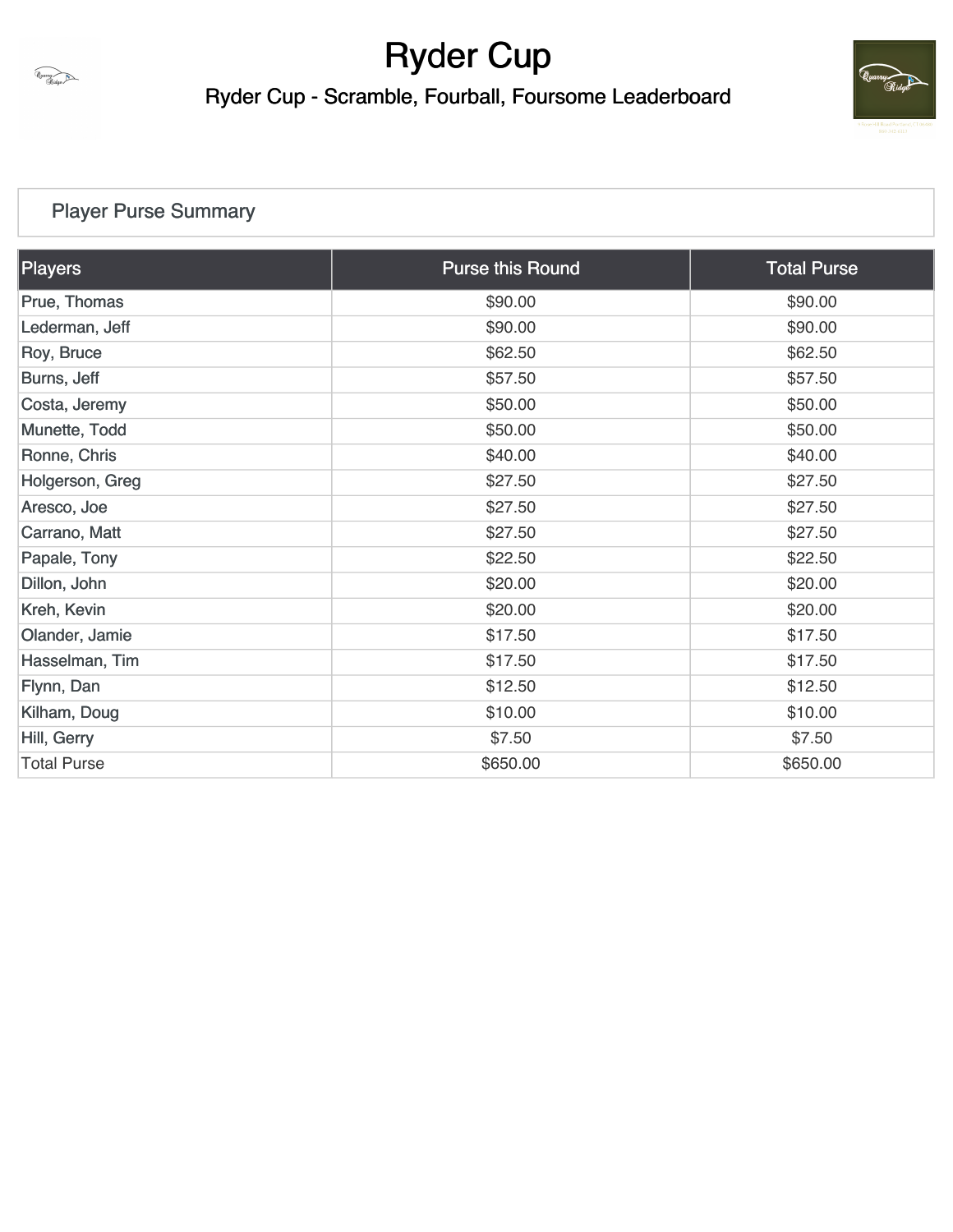

Ryder Cup - Scramble, Fourball, Foursome Leaderboard



### [Gross Skins](https://static.golfgenius.com/v2tournaments/8430350535424490140?called_from=&round_index=1)

| <b>Players</b>                                                   | <b>Skins</b> | <b>Purse</b> | <b>Details</b> |
|------------------------------------------------------------------|--------------|--------------|----------------|
| Ronne, Chris + Burns, Jeff<br><b>Quarry Ridge Golf Course</b>    |              | \$35.00      | Birdie on 7    |
| Holgerson, Greg + Aresco, Joe<br><b>Quarry Ridge Golf Course</b> |              | \$35.00      | Birdie on 5    |
| Carrano, Matt + Costa, Jeremy<br>Quarry Ridge Golf Course        |              | \$35.00      | Birdie on 13   |
| Munette, Todd + Roy, Bruce<br><b>Quarry Ridge Golf Course</b>    |              | \$35.00      | Eagle on 4     |

### Total Purse Allocated: \$140.00

| Hole                                           | Par                                                                                                                                                                 | Score        |  |                                |              | Won                                                                   |                |                 |                                                                              |         |   |                                                                              |    |    |    | <b>Tie</b>                                                |                |    |    |    |    |             |              |
|------------------------------------------------|---------------------------------------------------------------------------------------------------------------------------------------------------------------------|--------------|--|--------------------------------|--------------|-----------------------------------------------------------------------|----------------|-----------------|------------------------------------------------------------------------------|---------|---|------------------------------------------------------------------------------|----|----|----|-----------------------------------------------------------|----------------|----|----|----|----|-------------|--------------|
| 1                                              | 4                                                                                                                                                                   | 4            |  |                                |              |                                                                       |                |                 |                                                                              |         |   | Barrett, Stephen + Keane, Timothy, Dillon, John + Kreh, Kevin and 7 other    |    |    |    |                                                           |                |    |    |    |    |             |              |
| $\overline{c}$                                 | 3                                                                                                                                                                   | $\mathbf{2}$ |  |                                |              |                                                                       |                |                 |                                                                              |         |   |                                                                              |    |    |    | Lafferty, Sean + Roy, Tim and Papale, Fred + Sypek, Al    |                |    |    |    |    |             |              |
| 3                                              | 4                                                                                                                                                                   | 3            |  |                                |              |                                                                       |                |                 |                                                                              |         |   |                                                                              |    |    |    | Dillon, John + Kreh, Kevin and Munette, Todd + Roy, Bruce |                |    |    |    |    |             |              |
| 4                                              | 5                                                                                                                                                                   | 3            |  |                                |              | Munette, Todd + Roy, Bruce                                            |                |                 |                                                                              |         |   |                                                                              |    |    |    |                                                           |                |    |    |    |    |             |              |
| 5                                              | 4                                                                                                                                                                   | 3            |  |                                |              | Holgerson, Greg + Aresco, Joe                                         |                |                 |                                                                              |         |   |                                                                              |    |    |    |                                                           |                |    |    |    |    |             |              |
| 6                                              | 5                                                                                                                                                                   | 4            |  |                                |              |                                                                       |                |                 |                                                                              |         |   | Carrano, Matt + Costa, Jeremy, Dillon, John + Kreh, Kevin and 1 other        |    |    |    |                                                           |                |    |    |    |    |             |              |
| $\overline{7}$                                 | $\overline{4}$                                                                                                                                                      | 3            |  |                                |              | Ronne, Chris + Burns, Jeff                                            |                |                 |                                                                              |         |   |                                                                              |    |    |    |                                                           |                |    |    |    |    |             |              |
| 8                                              | 4                                                                                                                                                                   | 4            |  |                                |              |                                                                       |                |                 | Barrett, Stephen + Keane, Timothy, Lafferty, Sean + Roy, Tim and 1 other     |         |   |                                                                              |    |    |    |                                                           |                |    |    |    |    |             |              |
| 9                                              | 3                                                                                                                                                                   | 3            |  |                                |              | Dillon, John + Kreh, Kevin, Hasselman, Tim + Kilham, Doug and 7 other |                |                 |                                                                              |         |   |                                                                              |    |    |    |                                                           |                |    |    |    |    |             |              |
| 10                                             | $\overline{4}$                                                                                                                                                      | 4            |  |                                |              |                                                                       |                |                 | Barrett, Stephen + Keane, Timothy, Carrano, Matt + Costa, Jeremy and 2 other |         |   |                                                                              |    |    |    |                                                           |                |    |    |    |    |             |              |
| 11                                             | 5                                                                                                                                                                   | 5            |  |                                |              |                                                                       |                |                 |                                                                              |         |   | Carrano, Matt + Costa, Jeremy, Flyntz, Robert + Olander, Jamie and 4 other   |    |    |    |                                                           |                |    |    |    |    |             |              |
| 12                                             | $\overline{4}$                                                                                                                                                      | 4            |  |                                |              |                                                                       |                |                 |                                                                              |         |   | Dillon, John + Kreh, Kevin, Hasselman, Tim + Kilham, Doug and 3 other        |    |    |    |                                                           |                |    |    |    |    |             |              |
| 13                                             | 4                                                                                                                                                                   | 3            |  |                                |              | Carrano, Matt + Costa, Jeremy                                         |                |                 |                                                                              |         |   |                                                                              |    |    |    |                                                           |                |    |    |    |    |             |              |
| 14                                             | 3                                                                                                                                                                   | 3            |  |                                |              |                                                                       |                |                 |                                                                              |         |   | Dillon, John + Kreh, Kevin, Hasselman, Tim + Kilham, Doug and 2 other        |    |    |    |                                                           |                |    |    |    |    |             |              |
| 15                                             | $\overline{4}$                                                                                                                                                      | 4            |  |                                |              |                                                                       |                |                 |                                                                              |         |   | Barrett, Stephen + Keane, Timothy, Dillon, John + Kreh, Kevin and 4 other    |    |    |    |                                                           |                |    |    |    |    |             |              |
| 16                                             | 3                                                                                                                                                                   | 3            |  |                                |              |                                                                       |                |                 |                                                                              |         |   | Barrett, Stephen + Keane, Timothy, Carrano, Matt + Costa, Jeremy and 5 other |    |    |    |                                                           |                |    |    |    |    |             |              |
| 17                                             | 5                                                                                                                                                                   | 5            |  |                                |              |                                                                       |                |                 |                                                                              |         |   | Barrett, Stephen + Keane, Timothy, Dillon, John + Kreh, Kevin and 3 other    |    |    |    |                                                           |                |    |    |    |    |             |              |
| 18                                             | $\overline{4}$                                                                                                                                                      | 4            |  |                                |              |                                                                       |                |                 |                                                                              |         |   | Dillon, John + Kreh, Kevin, Flyntz, Robert + Olander, Jamie and 1 other      |    |    |    |                                                           |                |    |    |    |    |             |              |
|                                                |                                                                                                                                                                     |              |  | $\overline{2}$<br>$\mathbf{1}$ | $\mathbf{3}$ | 4                                                                     | 5              | $6\phantom{1}6$ | $\overline{7}$                                                               | $\bf 8$ | 9 | Out                                                                          | 10 | 11 | 12 | 13                                                        | 14             | 15 | 16 | 17 | 18 | $\ln$       | <b>Total</b> |
|                                                | Ronne, Chris + Burns, Jeff                                                                                                                                          |              |  |                                |              |                                                                       |                |                 |                                                                              |         |   |                                                                              |    |    |    |                                                           |                |    |    |    |    |             |              |
| 5<br>Burns, Jeff<br>3<br>1<br>5<br>0<br>1<br>4 |                                                                                                                                                                     |              |  |                                |              |                                                                       |                |                 |                                                                              |         |   |                                                                              |    |    |    |                                                           |                |    |    |    |    |             |              |
| Ronne, Chris                                   |                                                                                                                                                                     |              |  | 4<br>$\overline{4}$            | $\sqrt{5}$   | $\overline{4}$                                                        | $\overline{4}$ | 5               | $\sqrt{3}$                                                                   |         |   | $\mathbf{1}$                                                                 | 6  |    |    | 4                                                         | $\overline{4}$ | 4  | 3  | 5  | 5  | $\mathbf 0$ | $\mathbf{1}$ |
|                                                | $\overline{3}$<br>5<br>$\mathbf{1}$<br><b>Gross Score</b><br>5<br>5<br>3<br>1<br>5<br>$\sqrt{5}$<br>$\bf{0}$<br>6<br>4<br>3<br>5<br>4<br>4<br>4<br>4<br>4<br>4<br>4 |              |  |                                |              |                                                                       |                |                 |                                                                              |         |   |                                                                              |    |    |    |                                                           |                |    |    |    |    |             |              |
|                                                |                                                                                                                                                                     |              |  |                                |              |                                                                       |                |                 |                                                                              |         |   | Holgerson, Greg + Aresco, Joe                                                |    |    |    |                                                           |                |    |    |    |    |             |              |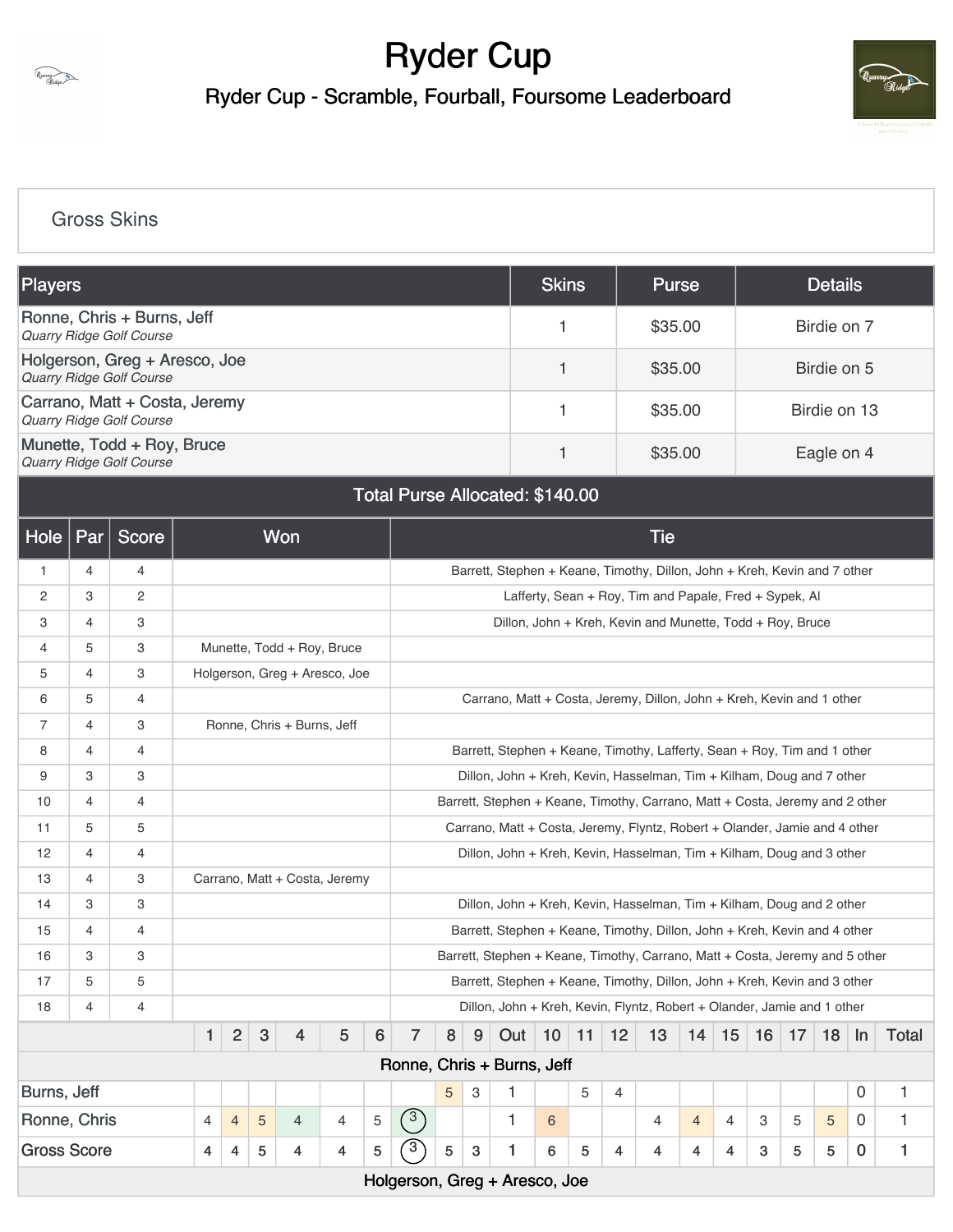

Ryder Cup - Scramble, Fourball, Foursome Leaderboard



| Aresco, Joe          |                |                |                           |                |                |                 |   |                |                           | 1                                 |                | $\,6$          | $\overline{4}$ |                         |                           |                |                           |                |                | 0                   | 1                   |
|----------------------|----------------|----------------|---------------------------|----------------|----------------|-----------------|---|----------------|---------------------------|-----------------------------------|----------------|----------------|----------------|-------------------------|---------------------------|----------------|---------------------------|----------------|----------------|---------------------|---------------------|
| Holgerson, Greg      | $\overline{4}$ | 3              | $\overline{4}$            | $\overline{4}$ | $\circled{3}$  | 5               | 5 | 5              | $\overline{4}$            | $\mathbf{1}$                      | 5              |                |                | $\overline{4}$          | 3                         | $\overline{4}$ | 3                         | $\,8\,$        | 5              | 0                   | 1                   |
| <b>Gross Score</b>   | 4              | 3              | 4                         | $\overline{4}$ | $\bigcirc$     | 5               | 5 | 5              | 4                         | $\mathbf{1}$                      | 5              | 6              | $\overline{4}$ | 4                       | 3                         | $\overline{4}$ | 3                         | 8              | 5              | $\mathbf 0$         | 1                   |
|                      |                |                |                           |                |                |                 |   |                |                           | Carrano, Matt + Costa, Jeremy     |                |                |                |                         |                           |                |                           |                |                |                     |                     |
| Costa, Jeremy        |                |                |                           |                |                |                 | 4 | 5              | $\overline{4}$            | 0                                 | $\overline{4}$ | 5              |                |                         |                           |                |                           |                |                | 1                   | 1                   |
| Carrano, Matt        | 5              | 3              | $\overline{4}$            | 5              | $\overline{4}$ | $\overline{4}$  |   |                |                           | 0                                 |                |                | 5              | (3)                     | $\sqrt{5}$                | 5              | 3                         | $6\phantom{1}$ | $\overline{5}$ | 1                   | 1                   |
| <b>Gross Score</b>   | 5              | 3              | 4                         | 5              | 4              | 4               | 4 | 5              | $\overline{4}$            | $\pmb{0}$                         | 4              | 5              | 5              | $\sqrt{3}$              | 5                         | 5              | $\mathbf{3}$              | 6              | 5              | 1                   | 1                   |
|                      |                |                |                           |                |                |                 |   |                |                           | Munette, Todd + Roy, Bruce        |                |                |                |                         |                           |                |                           |                |                |                     |                     |
| Roy, Bruce           |                |                |                           |                |                |                 |   |                | 3                         | 1                                 | 6              |                | 5              |                         |                           |                |                           |                |                | 0                   | 1                   |
| Munette, Todd        | $\overline{4}$ | 3              | $\ensuremath{\mathsf{3}}$ | (3)            | 4              | 5               | 5 | $\overline{4}$ |                           | $\mathbf{1}$                      |                | 5              |                | $\overline{4}$          | 5                         | $\overline{4}$ | $\overline{4}$            | $\overline{7}$ | $6\phantom{1}$ | $\mathbf 0$         | 1                   |
| <b>Gross Score</b>   | 4              | 3              | 3                         | $\binom{3}{}$  | $\overline{4}$ | 5               | 5 | $\overline{4}$ | 3                         | 1                                 | 6              | 5              | 5              | $\overline{\mathbf{4}}$ | 5                         | $\overline{4}$ | $\overline{4}$            | $\overline{7}$ | 6              | $\bf{0}$            | 1                   |
|                      |                |                |                           |                |                |                 |   |                |                           | Flyntz, Robert + Olander, Jamie   |                |                |                |                         |                           |                |                           |                |                |                     |                     |
| Olander, Jamie       |                |                |                           |                |                |                 | 5 | 5              | $\overline{4}$            | 0                                 | 4              | 5              | 5              |                         |                           |                |                           |                |                | 0                   | 0                   |
| Flyntz, Robert       | $\overline{4}$ | 3              | $\overline{4}$            | 5              | 4              | 5               |   |                |                           | 0                                 |                |                |                | $\overline{4}$          | $\overline{4}$            | 5              | $\overline{4}$            | 11             | $\overline{4}$ | $\mathbf 0$         | $\mathbf 0$         |
| <b>Gross Score</b>   | 4              | 3              | 4                         | 5              | 4              | 5               | 5 | 5              | $\overline{4}$            | $\mathbf 0$                       | 4              | 5              | 5              | 4                       | 4                         | 5              | $\overline{4}$            | 11             | $\overline{4}$ | $\bf{0}$            | 0                   |
|                      |                |                |                           |                |                |                 |   |                |                           | Barrett, Stephen + Keane, Timothy |                |                |                |                         |                           |                |                           |                |                |                     |                     |
| Keane, Timothy       |                |                |                           |                |                |                 |   | $\overline{4}$ |                           | 0                                 |                |                |                |                         |                           |                |                           |                |                | $\mathbf 0$         | $\boldsymbol{0}$    |
| Barrett, Stephen     | 4              | 3              | $\overline{4}$            | 5              | 4              | $\,$ 6 $\,$     | 6 |                | $\overline{4}$            | 0                                 | 4              | $\overline{7}$ | $6\phantom{a}$ | 5                       | $\overline{4}$            | 4              | 3                         | 5              | $\,6$          | $\boldsymbol{0}$    | $\mathsf{O}\xspace$ |
| <b>Gross Score</b>   | $\overline{4}$ | 3              | $\overline{4}$            | 5              | $\overline{4}$ | 6               | 6 | $\overline{4}$ | $\overline{4}$            | $\overline{0}$                    | $\overline{4}$ | $\overline{7}$ | 6              | 5                       | $\overline{\mathbf{4}}$   | $\overline{4}$ | 3                         | 5              | 6              | $\mathbf 0$         | $\pmb{0}$           |
|                      |                |                |                           |                |                |                 |   |                |                           | Walton, Dave + Tuthill, Mike      |                |                |                |                         |                           |                |                           |                |                |                     |                     |
| <b>Tuthill, Mike</b> |                |                |                           |                |                |                 |   |                | 3                         | 0                                 | 6              | 6              | 5              |                         |                           |                |                           |                |                | $\mathbf 0$         | 0                   |
| <b>Walton, Dave</b>  | $\overline{4}$ | 3              | $\overline{4}$            | 5              | 4              | 5               | 6 | 5              |                           | 0                                 |                |                |                | 5                       | $\overline{7}$            | 5              | 5                         | $\,6$          | 5              | 0                   | 0                   |
| <b>Gross Score</b>   | $\overline{4}$ | 3              | 4                         | 5              | 4              | 5               | 6 | 5              | 3                         | $\mathbf 0$                       | 6              | 6              | 5              | 5                       | $\overline{7}$            | 5              | 5                         | 6              | 5              | $\bf{0}$            | 0                   |
|                      |                |                |                           |                |                |                 |   |                |                           | Dillon, John + Kreh, Kevin        |                |                |                |                         |                           |                |                           |                |                |                     |                     |
| Kreh, Kevin          |                |                |                           |                |                |                 | 4 | 6              | 3                         | 0                                 | 5              | $\overline{7}$ | 4              |                         |                           |                |                           |                |                | $\mathbf 0$         | 0                   |
| Dillon, John         | $\overline{4}$ | $\,3$          | $\overline{3}$            | $\overline{4}$ | 4              | $\overline{4}$  |   |                |                           | $\mathsf{O}\xspace$               |                |                |                | 4                       | $\ensuremath{\mathsf{3}}$ | 4              | $\overline{4}$            | 5              | 4              | $\mathsf{O}\xspace$ | $\mathbf 0$         |
| <b>Gross Score</b>   | 4              | 3              | 3                         | $\overline{4}$ | $\overline{4}$ | $\overline{4}$  | 4 | 6              | $\mathbf{3}$              | $\mathbf 0$                       | 5              | $\overline{7}$ | 4              | 4                       | $\mathbf{3}$              | $\overline{4}$ | $\overline{4}$            | 5              | $\overline{4}$ | $\bf{0}$            | $\pmb{0}$           |
|                      |                |                |                           |                |                |                 |   |                |                           | Hasselman, Tim + Kilham, Doug     |                |                |                |                         |                           |                |                           |                |                |                     |                     |
| Kilham, Doug         |                |                |                           |                |                |                 | 5 |                |                           | $\mathsf{O}\xspace$               |                | 5              |                |                         |                           |                |                           |                |                | 0                   | $\boldsymbol{0}$    |
| Hasselman, Tim       | 5              | $\overline{4}$ | $\overline{4}$            | $\,6\,$        | 5              | 5               |   | 5              | 3                         | 0                                 | 6              |                | $\overline{4}$ | $\overline{7}$          | 3                         | 5              | $\ensuremath{\mathsf{3}}$ | 5              | 5              | 0                   | $\mathsf{O}\xspace$ |
| <b>Gross Score</b>   | 5              | 4              | $\overline{4}$            | 6              | 5              | 5               | 5 | 5              | $\ensuremath{\mathsf{3}}$ | $\mathbf 0$                       | 6              | 5              | $\overline{4}$ | $\overline{7}$          | $\mathbf{3}$              | 5              | $\mathbf{3}$              | 5              | 5              | $\bf{0}$            | $\pmb{0}$           |
|                      |                |                |                           |                |                |                 |   |                |                           | Lasky, David + Flynn, Dan         |                |                |                |                         |                           |                |                           |                |                |                     |                     |
| Flynn, Dan           |                |                |                           |                |                |                 | 5 |                | 3                         | $\mathbf 0$                       | 5              | $\,6\,$        |                |                         |                           |                |                           |                |                | $\mathbf 0$         | $\mathsf{O}\xspace$ |
| Lasky, David         | 5              | 3              | $\overline{4}$            | 5              | $\overline{4}$ | $6\phantom{1}6$ |   | $\overline{7}$ |                           | $\overline{0}$                    |                |                | 6              | $\overline{4}$          | $\overline{4}$            | 5              | $\overline{4}$            | 6              | 5              | $\boldsymbol{0}$    | $\mathsf{O}\xspace$ |
| <b>Gross Score</b>   | 5              | 3              | $\overline{4}$            | 5              | 4              | $6\phantom{1}$  | 5 | $\overline{7}$ | 3                         | $\mathbf 0$                       | 5              | 6              | 6              | 4                       | 4                         | 5              | $\overline{4}$            | 6              | 5              | $\mathbf 0$         | $\pmb{0}$           |
|                      |                |                |                           |                |                |                 |   |                |                           | Lafferty, Sean + Roy, Tim         |                |                |                |                         |                           |                |                           |                |                |                     |                     |
| Roy, Tim             |                |                |                           |                |                |                 | 4 | 4              | 3                         | 0                                 | 5              | $6\phantom{a}$ | $\overline{4}$ |                         |                           |                |                           |                |                | $\mathbf 0$         | $\mathsf{O}\xspace$ |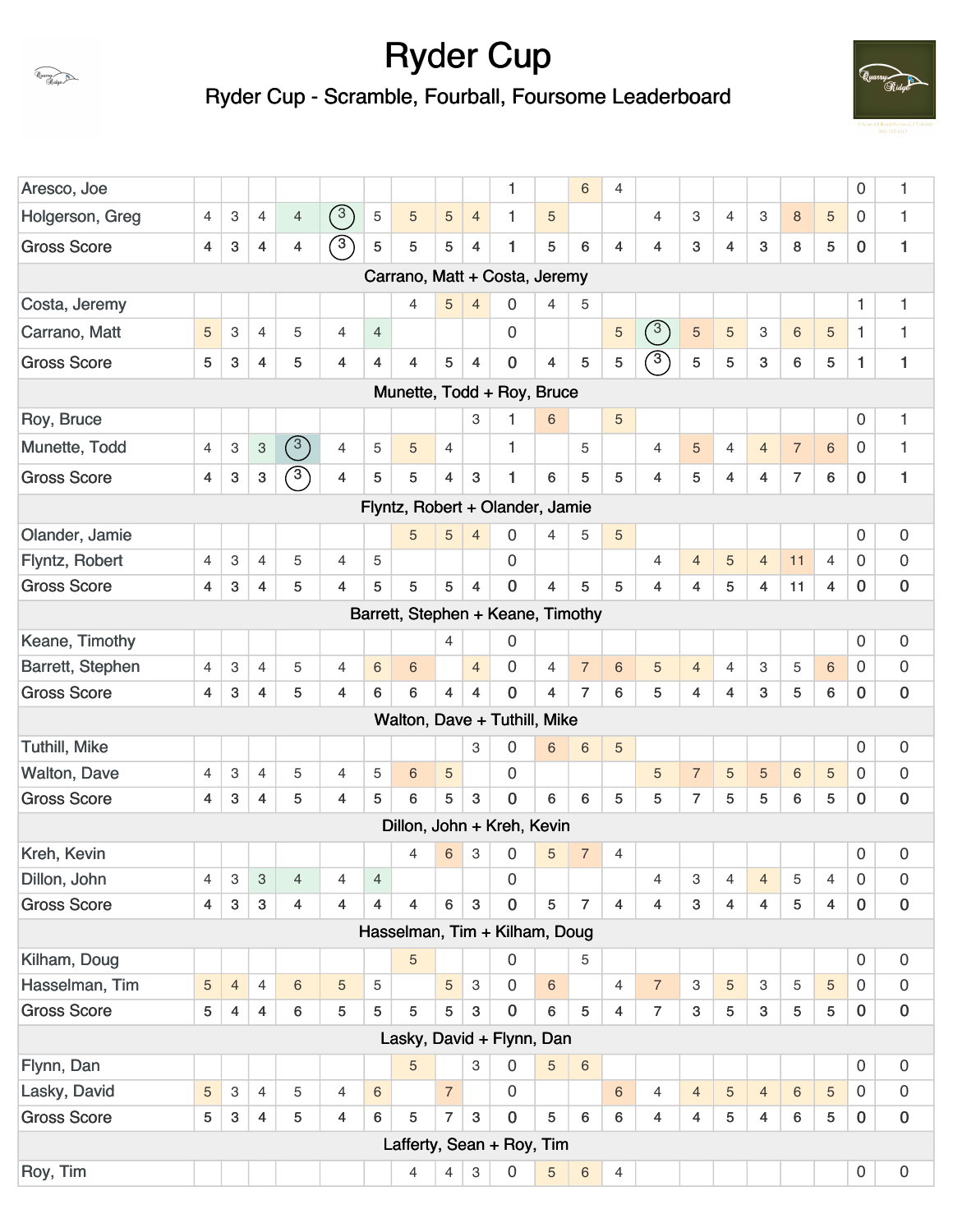

Ryder Cup - Scramble, Fourball, Foursome Leaderboard



| Lafferty, Sean                                 | 5              | 2              | 4 | $\overline{4}$ | $\overline{4}$ | 5              |                       |   |   | $\mathbf 0$                   |                |                |   | $\overline{4}$ | $\overline{4}$ | 5              | 3              | 5              | 5              | 0              | $\boldsymbol{0}$ |
|------------------------------------------------|----------------|----------------|---|----------------|----------------|----------------|-----------------------|---|---|-------------------------------|----------------|----------------|---|----------------|----------------|----------------|----------------|----------------|----------------|----------------|------------------|
| <b>Gross Score</b>                             | 5              | $\overline{2}$ | 4 | 4              | $\overline{4}$ | 5              | $\overline{4}$        | 4 | 3 | $\mathbf 0$                   | 5              | 6              | 4 | 4              | 4              | 5              | 3              | 5              | 5              | $\bf{0}$       | $\bf{0}$         |
|                                                |                |                |   |                |                |                |                       |   |   | Lederman, Jeff + Prue, Thomas |                |                |   |                |                |                |                |                |                |                |                  |
| Prue, Thomas                                   |                |                |   |                |                |                | $\overline{4}$        | 5 |   | $\mathbf 0$                   | $\overline{4}$ | 6              | 5 |                |                |                |                |                |                | $\overline{0}$ | $\mathbf 0$      |
| Lederman, Jeff                                 | 5              | 3              | 4 | $\overline{4}$ | $\overline{4}$ | $\overline{4}$ |                       |   | 3 | $\mathbf 0$                   |                |                |   | 4              | 3              | 5              | $\overline{4}$ | 6              | 5              | $\Omega$       | $\overline{0}$   |
| <b>Gross Score</b>                             | 5              | 3              | 4 | 4              | $\overline{4}$ | 4              | 4                     | 5 | 3 | $\mathbf 0$                   | 4              | 6              | 5 | 4              | 3              | 5              | 4              | 6              | 5              | 0              | $\mathbf 0$      |
|                                                |                |                |   |                |                |                |                       |   |   | Papale, Fred + Sypek, Al      |                |                |   |                |                |                |                |                |                |                |                  |
| $\mathbf 0$<br>5<br>$\Omega$<br>Sypek, Al<br>0 |                |                |   |                |                |                |                       |   |   |                               |                |                |   |                |                |                |                |                |                |                |                  |
| Papale, Fred                                   | 4              | $\overline{c}$ | 4 | 5              | 4              | 5              | 6                     | 5 | 5 | $\overline{0}$                | 5              | $\overline{7}$ |   | 5              | $\overline{4}$ | 6              | $\overline{4}$ | $\overline{7}$ | 5              | $\Omega$       | $\overline{0}$   |
| <b>Gross Score</b>                             | 4              | $\overline{c}$ | 4 | 5              | $\overline{4}$ | 5              | 6                     | 5 | 5 | $\mathbf 0$                   | 5              | $\overline{7}$ | 5 | 5              | 4              | 6              | 4              | $\overline{7}$ | 5              | $\bf{0}$       | $\bf{0}$         |
|                                                |                |                |   |                |                |                |                       |   |   | Papale, Tony + Hill, Gerry    |                |                |   |                |                |                |                |                |                |                |                  |
| Hill, Gerry                                    |                |                |   |                |                |                |                       |   |   | $\mathbf 0$                   | 5              |                |   |                |                |                |                |                |                | $\overline{0}$ | $\mathbf 0$      |
| Papale, Tony                                   | $\overline{4}$ | $\overline{4}$ | 4 | 5              | 5              | 5              | $\overline{4}$        | 5 | 3 | $\mathbf 0$                   |                | 5              | 6 | 5              | $\overline{7}$ | $\overline{4}$ | 3              | 8              | $\overline{4}$ | 0              | 0                |
| <b>Gross Score</b>                             | 4              | 4              | 4 | 5              | 5              | 5              | $\overline{4}$        | 5 | 3 | $\mathbf 0$                   | 5              | 5              | 6 | 5              | 7              | 4              | 3              | 8              | 4              | 0              | $\bf{0}$         |
| <b>Starting Hole Start Hole</b>                |                |                |   |                |                |                | Eagle or Better Eagle |   |   | <b>Birdie</b>                 |                | Par            |   | Bogey          |                |                |                |                |                |                |                  |

Double Bogey or Worse Dbl. Bogey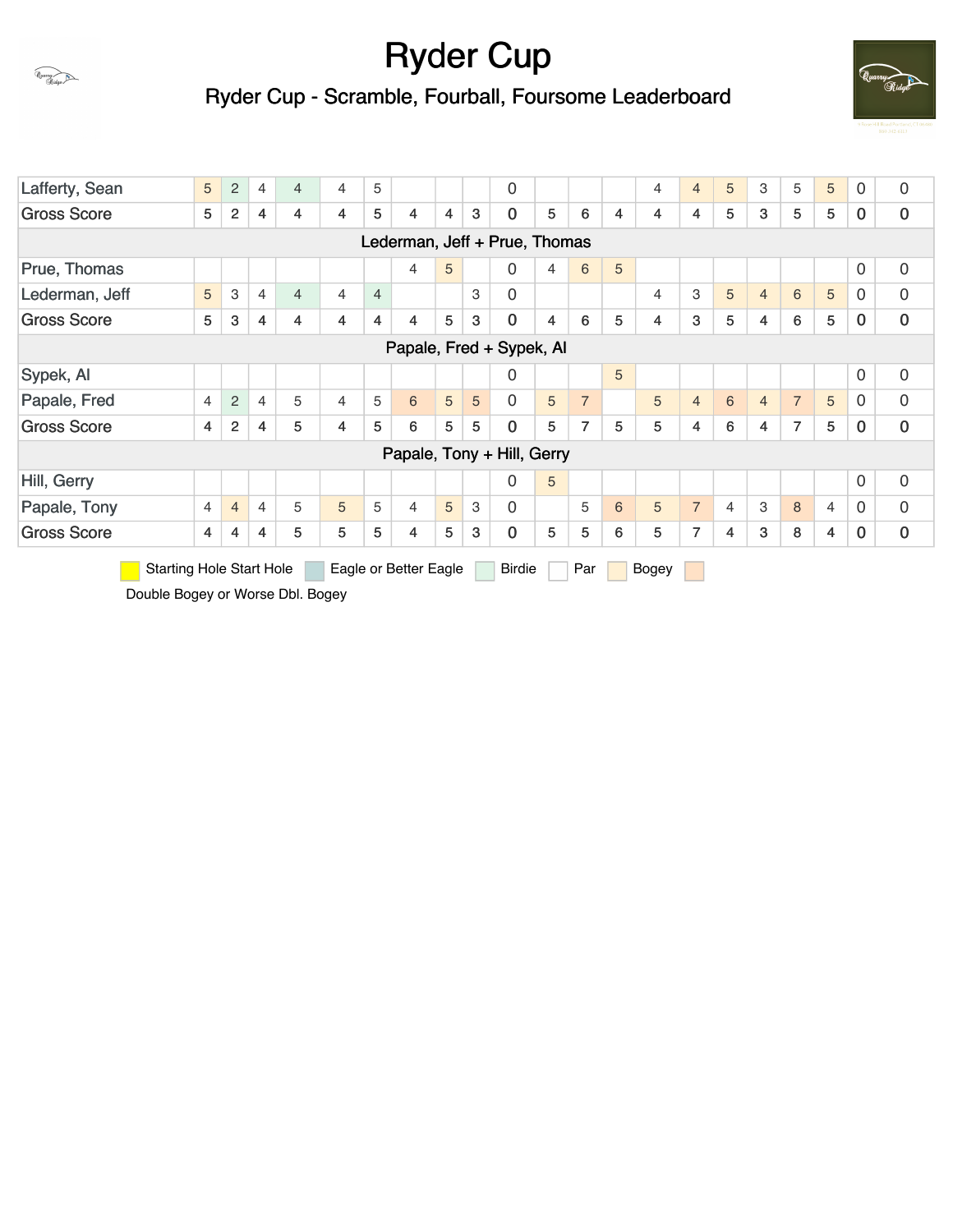

Ryder Cup - Scramble, Fourball, Foursome Leaderboard



### [Net Skins](https://static.golfgenius.com/v2tournaments/8430351806298602141?called_from=&round_index=1)

| <b>Players</b>                                                   | <b>Skins</b> | <b>Purse</b> | <b>Details</b>        |
|------------------------------------------------------------------|--------------|--------------|-----------------------|
| Ronne, Chris + Burns, Jeff<br>Quarry Ridge Golf Course           |              | \$20.00      | Eagle on 7            |
| Holgerson, Greg + Aresco, Joe<br><b>Quarry Ridge Golf Course</b> | 1            | \$20.00      | Birdie on 5           |
| Hasselman, Tim + Kilham, Doug<br><b>Quarry Ridge Golf Course</b> |              | \$20.00      | Birdie on 16          |
| Carrano, Matt + Costa, Jeremy<br><b>Quarry Ridge Golf Course</b> | 1            | \$20.00      | Birdie on 13          |
| Lederman, Jeff + Prue, Thomas<br><b>Quarry Ridge Golf Course</b> |              | \$20.00      | Birdie on 10          |
| Munette, Todd + Roy, Bruce<br>Quarry Ridge Golf Course           |              | \$40.00      | Eagle on 3 Eagle on 4 |
| Papale, Fred + Sypek, Al<br><b>Quarry Ridge Golf Course</b>      |              | \$0.00       |                       |

| $ $ Hole $ $   | Par | <b>Score</b>   |   | Won                           |   |   |   |                                                                          |   |   |   |                                                                                |    |  |              | <b>Tie</b> |  |              |    |    |               |  |       |
|----------------|-----|----------------|---|-------------------------------|---|---|---|--------------------------------------------------------------------------|---|---|---|--------------------------------------------------------------------------------|----|--|--------------|------------|--|--------------|----|----|---------------|--|-------|
| $\mathbf{1}$   | 4   | 3              |   |                               |   |   |   |                                                                          |   |   |   | Barrett, Stephen + Keane, Timothy, Flyntz, Robert + Olander, Jamie and 5 other |    |  |              |            |  |              |    |    |               |  |       |
| 2              | З   | 1.             |   | Papale, Fred + Sypek, Al      |   |   |   |                                                                          |   |   |   |                                                                                |    |  |              |            |  |              |    |    |               |  |       |
| 3              | 4   | 2              |   |                               |   |   |   |                                                                          |   |   |   | Dillon, John + Kreh, Kevin and Munette, Todd + Roy, Bruce                      |    |  |              |            |  |              |    |    |               |  |       |
| 4              | 5   | 3              |   | Munette, Todd + Roy, Bruce    |   |   |   |                                                                          |   |   |   |                                                                                |    |  |              |            |  |              |    |    |               |  |       |
| 5              | 4   | 2              |   | Holgerson, Greg + Aresco, Joe |   |   |   |                                                                          |   |   |   |                                                                                |    |  |              |            |  |              |    |    |               |  |       |
| 6              | 5   | 3              |   | Carrano, Matt + Costa, Jeremy |   |   |   |                                                                          |   |   |   |                                                                                |    |  |              |            |  |              |    |    |               |  |       |
| $\overline{7}$ | 4   | 2              |   | Ronne, Chris + Burns, Jeff    |   |   |   |                                                                          |   |   |   |                                                                                |    |  |              |            |  |              |    |    |               |  |       |
| 8              | 4   | 3              |   |                               |   |   |   | Barrett, Stephen + Keane, Timothy, Lafferty, Sean + Roy, Tim and 2 other |   |   |   |                                                                                |    |  |              |            |  |              |    |    |               |  |       |
| 9              | 3   | 2              |   |                               |   |   |   |                                                                          |   |   |   | Dillon, John + Kreh, Kevin, Hasselman, Tim + Kilham, Doug and 6 other          |    |  |              |            |  |              |    |    |               |  |       |
| 10             | 4   | 3              |   | Lederman, Jeff + Prue, Thomas |   |   |   |                                                                          |   |   |   |                                                                                |    |  |              |            |  |              |    |    |               |  |       |
| 11             | 5   | $\overline{4}$ |   |                               |   |   |   |                                                                          |   |   |   | Carrano, Matt + Costa, Jeremy, Hasselman, Tim + Kilham, Doug and 3 other       |    |  |              |            |  |              |    |    |               |  |       |
| 12             | 4   | 3              |   |                               |   |   |   |                                                                          |   |   |   | Dillon, John + Kreh, Kevin, Hasselman, Tim + Kilham, Doug and 5 other          |    |  |              |            |  |              |    |    |               |  |       |
| 13             | 4   | 3              |   |                               |   |   |   |                                                                          |   |   |   | Carrano, Matt + Costa, Jeremy, Flyntz, Robert + Olander, Jamie and 1 other     |    |  |              |            |  |              |    |    |               |  |       |
| 14             | З   | 2              |   |                               |   |   |   |                                                                          |   |   |   | Hasselman, Tim + Kilham, Doug and Holgerson, Greg + Aresco, Joe                |    |  |              |            |  |              |    |    |               |  |       |
| 15             | 4   | 3              |   |                               |   |   |   |                                                                          |   |   |   | Barrett, Stephen + Keane, Timothy, Holgerson, Greg + Aresco, Joe and 3 other   |    |  |              |            |  |              |    |    |               |  |       |
| 16             | З   | 2              |   | Hasselman, Tim + Kilham, Doug |   |   |   |                                                                          |   |   |   |                                                                                |    |  |              |            |  |              |    |    |               |  |       |
| 17             | 5   | 4              |   |                               |   |   |   |                                                                          |   |   |   | Barrett, Stephen + Keane, Timothy, Dillon, John + Kreh, Kevin and 2 other      |    |  |              |            |  |              |    |    |               |  |       |
| 18             | 4   | 3              |   |                               |   |   |   |                                                                          |   |   |   | Dillon, John + Kreh, Kevin, Flyntz, Robert + Olander, Jamie and 2 other        |    |  |              |            |  |              |    |    |               |  |       |
|                |     |                | 1 | 2                             | 3 | 4 | 5 | 6                                                                        | 7 | 8 | 9 | Out                                                                            | 10 |  | $11 \mid 12$ | 13         |  | $14 \mid 15$ | 16 | 17 | $18 \mid \ln$ |  | Total |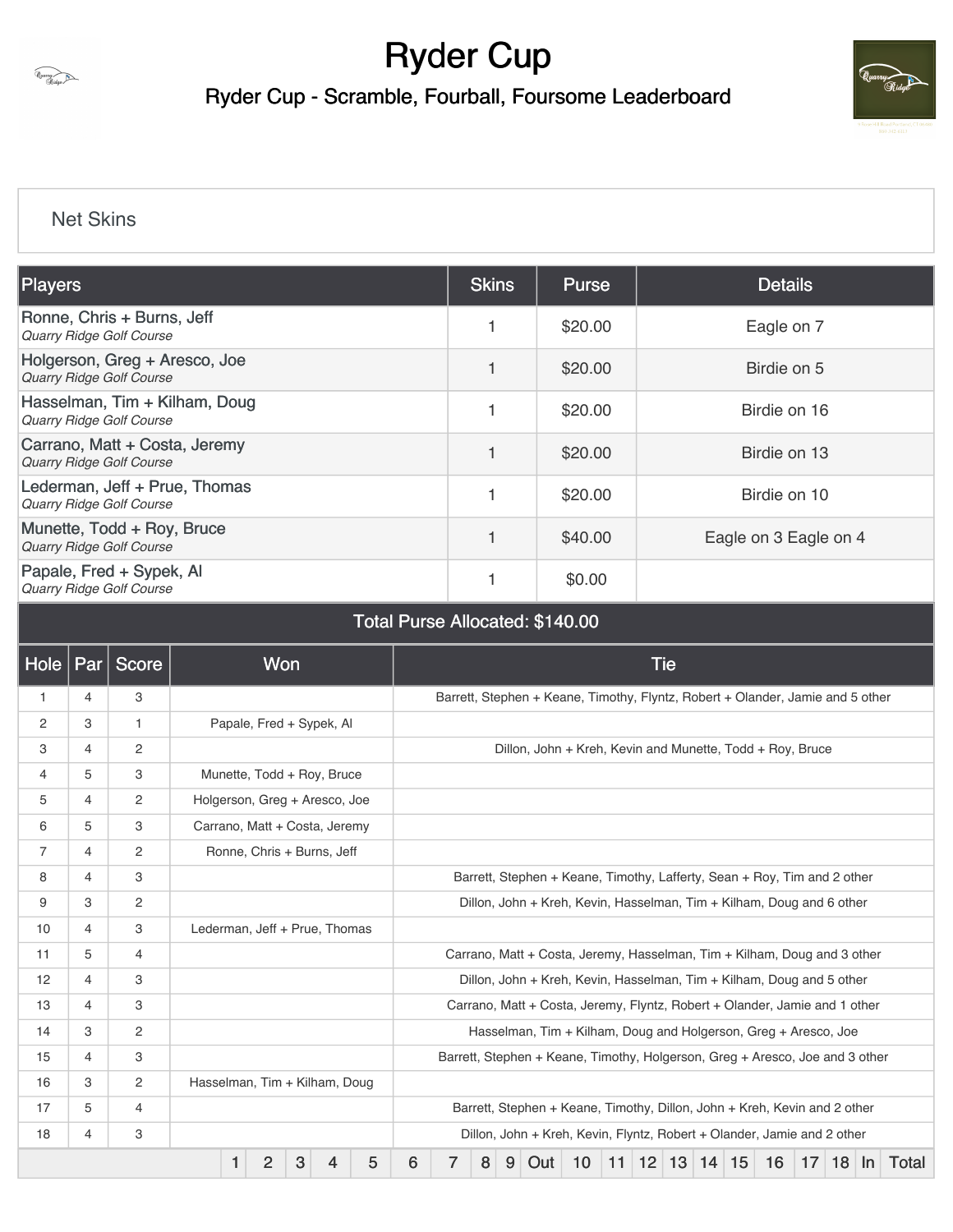# Uyassuy<br>Ridge

Ryder Cup

Ryder Cup - Scramble, Fourball, Foursome Leaderboard



|                       |                |                |                           |                |                                   | Ronne, Chris + Burns, Jeff      |                |                |                 |                |                 |                 |                      |                           |                           |                |                           |                 |                                     |                     |                  |
|-----------------------|----------------|----------------|---------------------------|----------------|-----------------------------------|---------------------------------|----------------|----------------|-----------------|----------------|-----------------|-----------------|----------------------|---------------------------|---------------------------|----------------|---------------------------|-----------------|-------------------------------------|---------------------|------------------|
| Burns, Jeff (9)       |                |                |                           |                |                                   |                                 |                | $5^{\degree}$  | $3^{\circ}$     | 1              |                 | $5^{\degree}$   | $\overline{4}$       |                           |                           |                |                           |                 |                                     | $\boldsymbol{0}$    | 1                |
| Ronne, Chris (10)     | $\overline{4}$ | $\overline{4}$ | $5^{\circ}$               | $\overline{4}$ | $\overline{4}$                    | 5                               | (3)            |                |                 | 1              | $\sqrt{6}$      |                 |                      | $\overline{4}$            | $\overline{4}$            | $\overline{4}$ | 3                         | $\sqrt{5}$      | 5                                   | $\mathbf 0$         | $\mathbf{1}$     |
| <b>Net Score</b>      | 3              | 4              | 4                         | $\overline{4}$ | 4                                 | 5                               | $\widehat{2}$  | 4              | $\overline{2}$  | 1              | 6               | $\overline{4}$  | $\mathbf{3}$         | 4                         | $\overline{4}$            | 3              | 3                         | $\overline{4}$  | $\overline{4}$                      | $\mathbf 0$         | 1                |
|                       |                |                |                           |                |                                   | Holgerson, Greg + Aresco, Joe   |                |                |                 |                |                 |                 |                      |                           |                           |                |                           |                 |                                     |                     |                  |
| Aresco, Joe (6)       |                |                |                           |                |                                   |                                 |                |                |                 | 1              |                 | $\,6$           | $\overline{4}$       |                           |                           |                |                           |                 |                                     | $\mathsf{O}\xspace$ | 1                |
| Holgerson, Greg (13)  | $\overline{4}$ | 3              | $\overline{4}$            | $\overline{4}$ | $\binom{3}{}$                     | 5                               | 5              | 5              | $\overline{4}$  | $\mathbf{1}$   | 5               |                 |                      | 4                         | $\mathbf{3}$              | $\overline{4}$ | 3                         | 8               | 5                                   | $\mathbf 0$         | $\mathbf{1}$     |
| <b>Net Score</b>      | 3              | 3              | 3                         | 4              | $\left( 2\right)$                 | 5                               | 4              | $\overline{4}$ | 3               | 1              | $\overline{4}$  | 6               | 3                    | $\overline{4}$            | $\overline{2}$            | 3              | 3                         | $\overline{7}$  | $\overline{4}$                      | $\mathbf 0$         | $\mathbf{1}$     |
|                       |                |                |                           |                |                                   | Hasselman, Tim + Kilham, Doug   |                |                |                 |                |                 |                 |                      |                           |                           |                |                           |                 |                                     |                     |                  |
| Kilham, Doug (22)     |                |                |                           |                |                                   |                                 | 5              |                |                 | 0              |                 | $\sqrt{5}$      |                      |                           |                           |                |                           |                 |                                     | 1                   | 1                |
| Hasselman, Tim (18)   | 5              | $\overline{4}$ | $\overline{4}$            | 6              | 5                                 | 5                               |                | 5              | $\overline{3}$  | $\mathbf 0$    | $6\overline{6}$ |                 | $\overline{4}$       |                           | $\mathbf{3}$              | $\overline{5}$ | $\binom{3}{}$             | $\overline{5}$  | $\overline{5}$                      | $\overline{1}$      | $\mathbf{1}$     |
| <b>Net Score</b>      | $\overline{4}$ | 3              | 3                         | 5              | 4                                 | $\overline{\mathbf{4}}$         | 3              | $\overline{4}$ | $\overline{2}$  | $\mathbf 0$    | 5               | $\overline{4}$  | $\mathbf{3}$         | 6                         | $\overline{2}$            | 4              | $^{\prime}$ 2             | $\overline{4}$  | $\overline{4}$                      | 1                   | 1                |
|                       |                |                |                           |                |                                   | Carrano, Matt + Costa, Jeremy   |                |                |                 |                |                 |                 |                      |                           |                           |                |                           |                 |                                     |                     |                  |
| Costa, Jeremy (8)     |                |                |                           |                |                                   |                                 | $\overline{4}$ |                | $5^{\degree}$ 4 | $\mathbf{1}$   | $\overline{4}$  | 5 <sup>°</sup>  |                      |                           |                           |                |                           |                 |                                     | $\mathbf 0$         | 1                |
| Carrano, Matt (14)    | 5              | 3              | 4 <sup>1</sup>            | 5              | $\overline{4}$                    | (4)                             |                |                |                 | $\mathbf{1}$   |                 |                 | 5                    | $\ensuremath{\mathsf{3}}$ | 5 <sup>5</sup>            | 5              | $\ensuremath{\mathsf{3}}$ | $6^{\circ}$     | $\overline{5}$                      | $\mathbf 0$         | $\mathbf{1}$     |
| <b>Net Score</b>      | $\overline{4}$ | 3              | $\mathbf{3}$              | 5              | 3                                 | $\mathcal{S}$                   | 3              | $\overline{4}$ | $\mathbf{3}$    | 1              | 4               | $\overline{4}$  | 4                    | 3                         | $\overline{4}$            | $\overline{4}$ | 3                         | 5               | $\overline{4}$                      | $\bf{0}$            | 1                |
|                       |                |                |                           |                |                                   | Lederman, Jeff + Prue, Thomas   |                |                |                 |                |                 |                 |                      |                           |                           |                |                           |                 |                                     |                     |                  |
| Prue, Thomas (14)     |                |                |                           |                |                                   |                                 | $\overline{4}$ | 5              |                 | $\mathbf 0$    | (4)             | $6\phantom{.}6$ | $\overline{5}$       |                           |                           |                |                           |                 |                                     | $\mathbf{1}$        | $\mathbf{1}$     |
| Lederman, Jeff (10)   | $5^{\circ}$    | 3              | $4^{\degree}$             | $\overline{4}$ | 4                                 | $\overline{4}$                  |                |                | $3^{\degree}$   | $\overline{0}$ |                 |                 |                      | $\overline{4}$            | $\ensuremath{\mathsf{3}}$ | 5              | $\overline{4}$            | 6               | 5                                   | $\mathbf{1}$        | $\mathbf{1}$     |
| <b>Net Score</b>      | $\overline{4}$ | 3              | 3                         | 4              | 4                                 | $\overline{4}$                  | 3              | $\overline{4}$ | $\overline{2}$  | $\pmb{0}$      | $\circled{3}$   | 5               | 4                    | $\overline{4}$            | $\mathbf{3}$              | $\overline{4}$ | 4                         | 5               | $\overline{4}$                      | 1                   | 1                |
|                       |                |                |                           |                |                                   | Munette, Todd + Roy, Bruce      |                |                |                 |                |                 |                 |                      |                           |                           |                |                           |                 |                                     |                     |                  |
| Roy, Bruce (18)       |                |                |                           |                |                                   |                                 |                |                | 3               | $\mathbf{1}$   | $\sqrt{6}$      |                 | 5                    |                           |                           |                |                           |                 |                                     | $\boldsymbol{0}$    | 1                |
| Munette, Todd (9)     | 4              | 3              | 3 <sup>1</sup>            | (3)            | $\overline{4}$                    | 5                               | 5              | 4              |                 | 1              |                 | $5\phantom{.}$  |                      | 4                         | $\overline{5}$            | $\overline{4}$ | $\overline{4}$            | $\overline{7}$  | $6\phantom{.}$                      | $\mathbf 0$         | $\mathbf{1}$     |
| <b>Net Score</b>      | 4              | 3              | 2 <sup>1</sup>            | $\mathcal{F}$  | 4                                 | 5                               | 4              | 3              | $\overline{2}$  | 1              | 5               | 4               | 4                    | 4                         | 5                         | 3              | 4                         | 6               | 5                                   | $\mathbf 0$         | 1                |
|                       |                |                |                           |                |                                   | Papale, Fred + Sypek, Al        |                |                |                 |                |                 |                 |                      |                           |                           |                |                           |                 |                                     |                     |                  |
| Sypek, Al (22)        |                |                |                           |                |                                   |                                 |                |                |                 | 1              |                 |                 | $5^{\bullet\bullet}$ |                           |                           |                |                           |                 | $\bullet$                           | $\boldsymbol{0}$    | 1                |
| Papale, Fred (23)     | $\overline{4}$ | (2)            | $\overline{4}$            | 5              | 4                                 | 5                               | $\bullet$<br>6 | 5              | 5               | $\mathbf{1}$   | 5               | $\overline{7}$  |                      | 5                         | $\overline{4}$            | $\,$ 6 $\,$    | 4                         | $\overline{7}$  | $\bullet \bullet$<br>$5\phantom{.}$ | $\mathbf 0$         | 1                |
| <b>Net Score</b>      | $\mathbf{3}$   |                | $\ensuremath{\mathsf{3}}$ | $\overline{4}$ | 3                                 | 4                               | 4              | $\mathbf{3}$   | 4               | $\mathbf{1}$   | $\overline{4}$  | 6               | $\mathbf{3}$         | $\overline{4}$            | 3                         | 5              | $\mathbf{3}$              | 5               | $\mathbf{3}$                        | $\mathbf 0$         | $\mathbf{1}$     |
|                       |                |                |                           |                |                                   | Flyntz, Robert + Olander, Jamie |                |                |                 |                |                 |                 |                      |                           |                           |                |                           |                 |                                     |                     |                  |
| Olander, Jamie (3)    |                |                |                           |                |                                   |                                 | 5              | 5              | $\overline{4}$  | $\mathbf 0$    | 4               | 5               | 5                    |                           |                           |                |                           |                 |                                     | $\mathbf 0$         | $\boldsymbol{0}$ |
| Flyntz, Robert (18)   | $\overline{4}$ | $\,$ 3 $\,$    | 4 <sup>°</sup>            | 5              | $\overline{4}$                    | $\sqrt{5}$                      |                |                |                 | $\mathbf 0$    |                 |                 |                      | $\overline{4}$            | $\overline{4}$            | 5              | $\overline{4}$            | 11 <sup>°</sup> | $\overline{4}$                      | $\mathbf 0$         | $\boldsymbol{0}$ |
| <b>Net Score</b>      | 3              | $\overline{2}$ | $\mathbf{3}$              | $\overline{4}$ | 3                                 | $\overline{4}$                  | 4              | 5              | $\overline{4}$  | $\mathbf 0$    | 4               | 5               | $\overline{4}$       | 3                         | 3                         | $\overline{4}$ | 3                         | 10              | $\mathbf{3}$                        | $\mathbf 0$         | $\pmb{0}$        |
|                       |                |                |                           |                | Barrett, Stephen + Keane, Timothy |                                 |                |                |                 |                |                 |                 |                      |                           |                           |                |                           |                 |                                     |                     |                  |
| Keane, Timothy (7)    |                |                |                           |                |                                   |                                 |                | $4^{\circ}$    |                 | 0              |                 |                 | $\bullet$            |                           |                           |                |                           |                 |                                     | $\mathsf{O}\xspace$ | 0                |
| Barrett, Stephen (12) | $4^{\degree}$  | 3              | $4^{\bullet}$             | 5              | $\overline{4}$                    | $6\,$                           | $6\phantom{1}$ |                | $4^{\degree}$   | $\mathbf 0$    | $\overline{4}$  | 7 <sup>•</sup>  | $6\,$                | 5                         | $4^{\circ}$               | $\overline{4}$ | 3                         | 5               | $\bullet$<br>$6\phantom{a}$         | $\mathbf 0$         | $\boldsymbol{0}$ |
| <b>Net Score</b>      | 3              | 3              | $\mathbf{3}$              | 5              | 3                                 | $6\phantom{a}$                  | 5              | 3              | 3               | $\pmb{0}$      | $\overline{4}$  | 6               | 5                    | 5                         | 3                         | $\mathbf{3}$   | 3                         | $\overline{4}$  | $\sqrt{5}$                          | $\bf{0}$            | $\pmb{0}$        |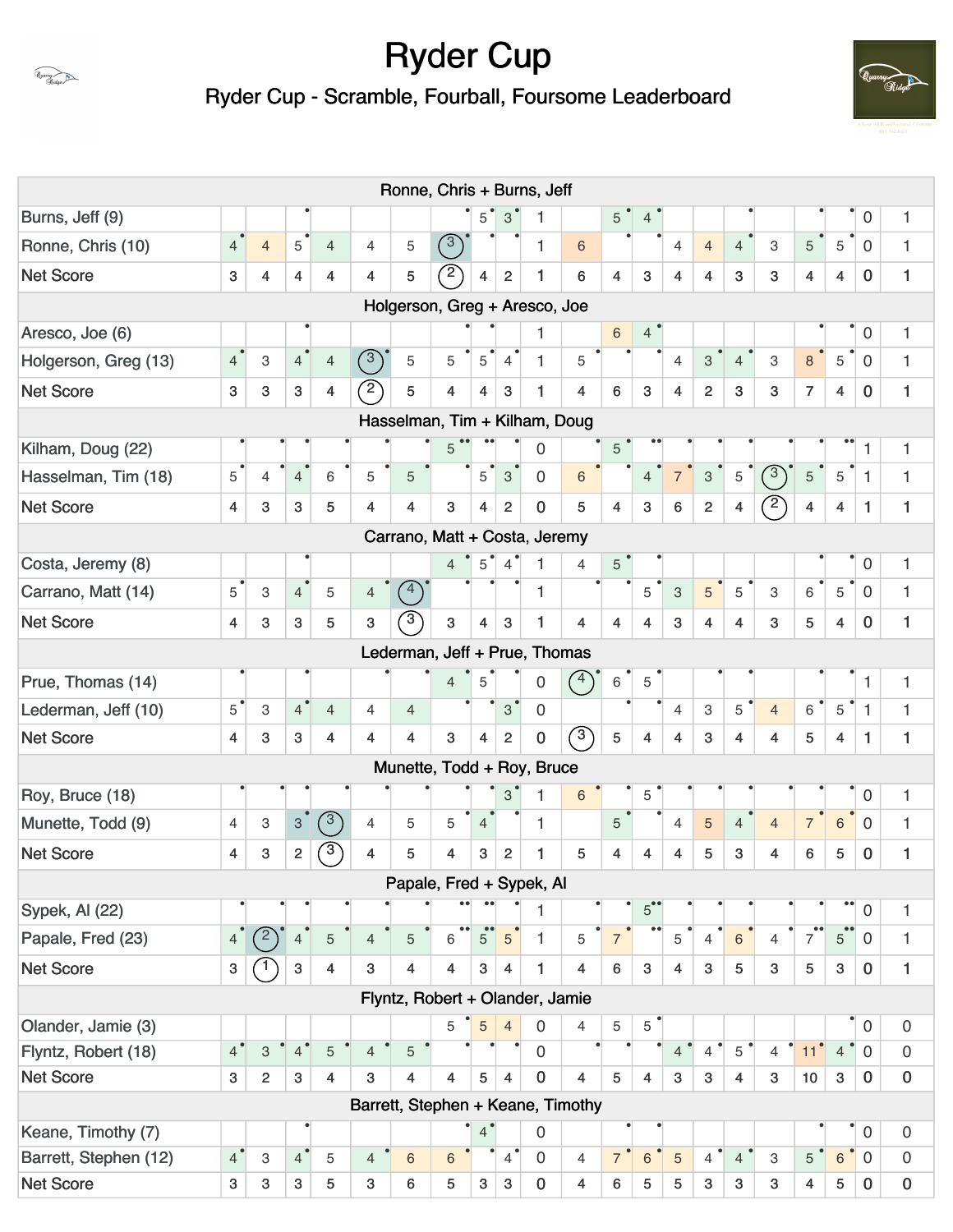Ryder Cup - Scramble, Fourball, Foursome Leaderboard



| Walton, Dave + Tuthill, Mike |                                                                                                                               |                |                |                |                |                         |                            |                |                |                |   |                |                |                |                |                |                           |                |                |                        |                  |
|------------------------------|-------------------------------------------------------------------------------------------------------------------------------|----------------|----------------|----------------|----------------|-------------------------|----------------------------|----------------|----------------|----------------|---|----------------|----------------|----------------|----------------|----------------|---------------------------|----------------|----------------|------------------------|------------------|
| Tuthill, Mike (23)           |                                                                                                                               |                |                |                |                |                         |                            |                | 3              | $\mathbf{0}$   | 6 | 6              | 5              |                |                |                |                           |                |                | $\boldsymbol{0}$       | 0                |
| Walton, Dave (20)            | 4 <sup>°</sup>                                                                                                                | $\,$ 3 $\,$    | 4 <sup>°</sup> | 5              | $\overline{4}$ | 5                       | $\bullet\bullet$<br>6      | 5 <sup>1</sup> |                | $\mathbf 0$    |   |                |                | 5              | $\overline{7}$ | 5              | 5                         | $6\phantom{1}$ | $\overline{5}$ | $\overline{0}$         | $\overline{0}$   |
| <b>Net Score</b>             | 3                                                                                                                             | $\overline{2}$ | 3              | 4              | 3              | 4                       | 4                          | $\overline{4}$ | $\overline{2}$ | $\bf{0}$       | 5 | 5              | 3              | 4              | 6              | 4              | 4                         | 5              | 4              | $\mathbf 0$            | $\mathbf 0$      |
|                              |                                                                                                                               |                |                |                |                |                         | Dillon, John + Kreh, Kevin |                |                |                |   |                |                |                |                |                |                           |                |                |                        |                  |
| Kreh, Kevin (8)              |                                                                                                                               |                |                |                |                |                         | $4^{\circ}$                | $6^{\degree}$  | $3^{\circ}$    | $\mathbf 0$    | 5 | 7 <sup>°</sup> | $\overline{4}$ |                |                |                |                           |                |                | $\overline{0}$         | $\overline{0}$   |
| Dillon, John (8)             | $\overline{4}$                                                                                                                | 3              | $3^{\degree}$  | $\overline{4}$ | $\overline{4}$ | $\overline{4}$          |                            |                |                | $\overline{0}$ |   |                |                | $\overline{4}$ | 3              | 4              | $\overline{4}$            | 5              | $\overline{4}$ | $\overline{0}$         | 0                |
| <b>Net Score</b>             | 4                                                                                                                             | 3              | $\overline{c}$ | 4              | 4              | $\overline{\mathbf{4}}$ | 3                          | 5              | $\overline{2}$ | $\mathbf 0$    | 5 | 6              | 3              | $\overline{4}$ | 3              | 4              | $\overline{4}$            | 4              | 3              | $\mathbf 0$            | $\mathbf 0$      |
|                              |                                                                                                                               |                |                |                |                |                         | Lasky, David + Flynn, Dan  |                |                |                |   |                |                |                |                |                |                           |                |                |                        |                  |
| Flynn, Dan (13)              |                                                                                                                               |                |                |                |                |                         | 5                          |                | 3              | $\mathbf 0$    | 5 | 6              |                |                |                |                |                           |                |                | $\mathsf{O}\xspace$    | $\boldsymbol{0}$ |
| Lasky, David (17)            | $\overline{5}$                                                                                                                | $\,$ 3 $\,$    | $4^{\degree}$  | 5              | $\overline{4}$ | 6                       |                            | $7^{\degree}$  |                | $\mathbf 0$    |   |                | 6              | $\overline{4}$ | $\overline{4}$ | 5              | 4                         | 6              | 5              | $\Omega$               | $\overline{0}$   |
| <b>Net Score</b>             | $\overline{4}$                                                                                                                | $\overline{c}$ | 3              | 5              | 3              | 5                       | 4                          | 6              | 2              | $\mathbf 0$    | 4 | 5              | 5              | 3              | 3              | 4              | 3                         | 5              | 4              | $\mathbf 0$            | $\mathbf 0$      |
|                              |                                                                                                                               |                |                |                |                |                         | Lafferty, Sean + Roy, Tim  |                |                |                |   |                |                |                |                |                |                           |                |                |                        |                  |
| Roy, Tim (5)                 |                                                                                                                               |                |                |                |                |                         | $\overline{4}$             | $4^{\degree}$  | 3              | $\mathbf{0}$   | 5 | $6\phantom{1}$ | $\overline{4}$ |                |                |                |                           |                |                | $\mathbf 0$            | 0                |
| Lafferty, Sean (4)           | 5                                                                                                                             | 2              | $\overline{4}$ | $\overline{4}$ | $\overline{4}$ | 5                       |                            |                |                | $\overline{0}$ |   |                |                | 4              | $\overline{4}$ | 5              | 3                         | 5              | 5              | $\overline{\bullet}$ 0 | 0                |
| <b>Net Score</b>             | 5                                                                                                                             | $\overline{2}$ | $\overline{4}$ | 4              | 4              | 5                       | 3                          | 3              | 3              | $\mathbf 0$    | 5 | 6              | 3              | 4              | $\overline{4}$ | 5              | 3                         | 5              | $\overline{4}$ | $\mathbf 0$            | $\mathbf 0$      |
|                              |                                                                                                                               |                |                |                |                |                         | Papale, Tony + Hill, Gerry |                |                |                |   |                |                |                |                |                |                           |                |                |                        |                  |
| Hill, Gerry (13)             |                                                                                                                               |                |                |                |                |                         |                            |                |                | $\mathbf 0$    | 5 |                |                |                |                |                |                           |                |                | $\overline{0}$         | $\overline{0}$   |
| Papale, Tony (12)            | $\overline{4}$                                                                                                                | $\overline{4}$ | 4 <sup>°</sup> | 5              | 5              | 5                       | $\overline{4}$             | $5^{\degree}$  | $3^{\circ}$    | $\mathbf 0$    |   | 5              | $6\phantom{1}$ | $\overline{5}$ | 7 <sup>o</sup> | $\overline{4}$ | $\ensuremath{\mathsf{3}}$ | $\,8\,$        | $\overline{4}$ | $\bullet$ 0            | $\mathbf 0$      |
| <b>Net Score</b>             | 3                                                                                                                             | 4              | 3              | 5              | $\overline{4}$ | 5                       | 3                          | $\overline{4}$ | $\overline{2}$ | $\bf{0}$       | 4 | $\overline{4}$ | 5              | 5              | 6              | 3              | 3                         | $\overline{7}$ | 3              | $\bf{0}$               | $\boldsymbol{0}$ |
|                              | <b>Starting Hole Start Hole</b><br>Eagle or Better Eagle<br><b>Birdie</b><br>Par<br>Bogey<br>Double Bogey or Worse Dbl. Bogey |                |                |                |                |                         |                            |                |                |                |   |                |                |                |                |                |                           |                |                |                        |                  |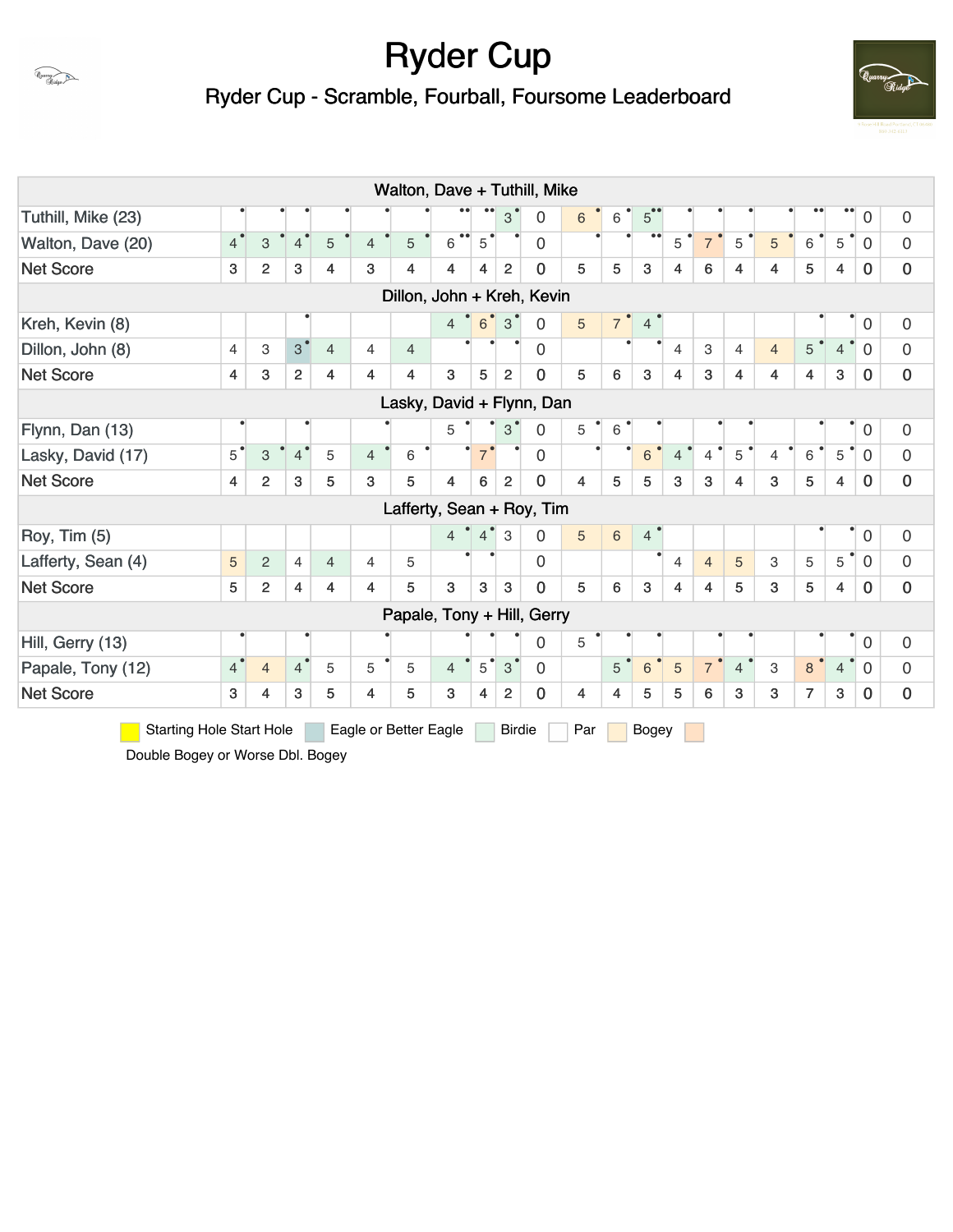

Ryder Cup - Scramble, Fourball, Foursome Leaderboard



### [Closest To Pin #16](https://static.golfgenius.com/v2tournaments/8427842749922818601?called_from=&round_index=1)

| Pos.           | Player                                     | <b>Purse</b> | <b>Details</b> |
|----------------|--------------------------------------------|--------------|----------------|
|                | Costa, Jeremy<br>Quarry Ridge Golf Course  | \$22.50      |                |
| $\overline{2}$ | Olander, Jamie<br>Quarry Ridge Golf Course | \$17.50      |                |
| $\sqrt{3}$     | Flynn, Dan<br>Quarry Ridge Golf Course     | \$12.50      |                |
| 4              | Hill, Gerry<br>Quarry Ridge Golf Course    | \$7.50       |                |
|                | Total Purse Allocated: \$60.00             |              |                |

### [Closest To Pin #9](https://static.golfgenius.com/v2tournaments/8427842753177598506?called_from=&round_index=1)

| Pos.                      | Player                                                                                                                                                                                                                                                                                                                                                                                                                                                                       | <b>Purse</b> | <b>Details</b> |
|---------------------------|------------------------------------------------------------------------------------------------------------------------------------------------------------------------------------------------------------------------------------------------------------------------------------------------------------------------------------------------------------------------------------------------------------------------------------------------------------------------------|--------------|----------------|
|                           | Papale, Tony<br>Quarry Ridge Golf Course                                                                                                                                                                                                                                                                                                                                                                                                                                     | \$22.50      |                |
| $\overline{2}$            | Burns, Jeff<br>Quarry Ridge Golf Course                                                                                                                                                                                                                                                                                                                                                                                                                                      | \$17.50      |                |
| $\ensuremath{\mathsf{3}}$ | Roy, Bruce<br>Quarry Ridge Golf Course                                                                                                                                                                                                                                                                                                                                                                                                                                       | \$12.50      |                |
| 4                         | Hasselman, Tim<br>Quarry Ridge Golf Course                                                                                                                                                                                                                                                                                                                                                                                                                                   | \$7.50       |                |
|                           | $T \cdot \mathbf{I} \cdot \mathbf{D}$ all $\mathbf{I} \cdot \mathbf{A} \cdot \mathbf{A} \cdot \mathbf{A} \cdot \mathbf{A} \cdot \mathbf{A} \cdot \mathbf{A} \cdot \mathbf{A} \cdot \mathbf{A} \cdot \mathbf{A} \cdot \mathbf{A} \cdot \mathbf{A} \cdot \mathbf{A} \cdot \mathbf{A} \cdot \mathbf{A} \cdot \mathbf{A} \cdot \mathbf{A} \cdot \mathbf{A} \cdot \mathbf{A} \cdot \mathbf{A} \cdot \mathbf{A} \cdot \mathbf{A} \cdot \mathbf{A} \cdot \mathbf{A} \cdot \mathbf{$ |              |                |

### Total Purse Allocated: \$60.00

### [Kicker #4](https://static.golfgenius.com/v2tournaments/8427842756163942955?called_from=&round_index=1)

| Pos.                            | Player                                     | <b>Purse</b> | <b>Details</b> |  |  |  |  |
|---------------------------------|--------------------------------------------|--------------|----------------|--|--|--|--|
|                                 | Lederman, Jeff<br>Quarry Ridge Golf Course | \$55.00      |                |  |  |  |  |
| $\overline{c}$                  | Prue, Thomas<br>Quarry Ridge Golf Course   | \$55.00      |                |  |  |  |  |
| Total Purse Allocated: \$110.00 |                                            |              |                |  |  |  |  |